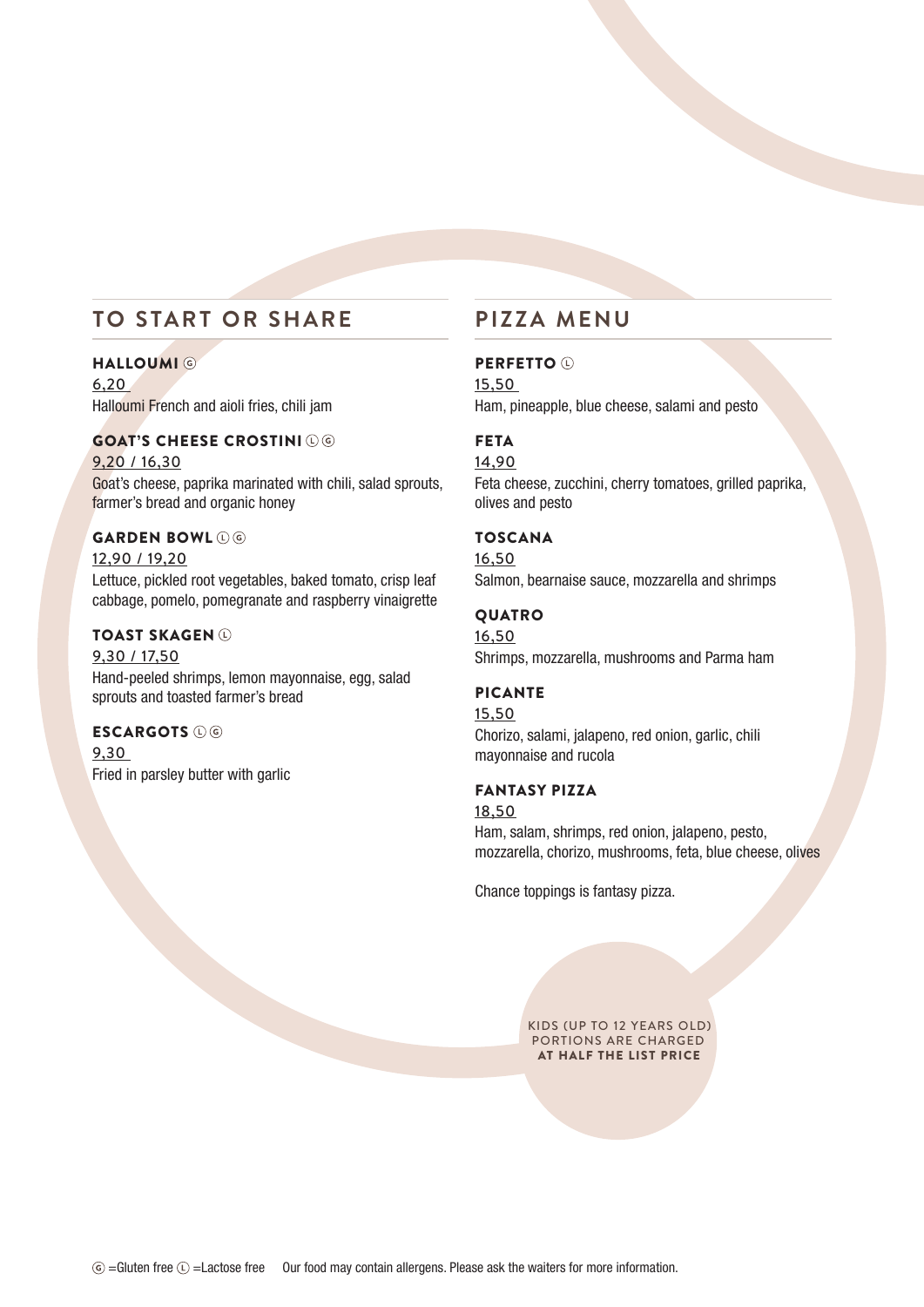# **SOMETHING SIMPLE**

## CAESAR SALAD

## 20,40

Romaine salad, baked croutons, parmesan flakes and Caesar dressing with grilled chicken or hand-peeled shrimp of your choice

## CLUB SANDWICH

### 18,50

A true house classic: grilled chicken breast, sourdough bread, aioli, avocado salsa, boiled egg, crispy bacon, tomato and french fries

## BEYOND BURGER (M)

#### 19,50

100 % vegan burger with vegan fillings: cheese, vegan mayonnaise, tomato, pickled onion and french fries

## BLACK ANGUS BURGER

#### 19,50

Grilled Black Angus burger steak, crispy bacon, smoked chili mayonnaise, ripened cheddar, pickled cucumber, tomato and french fries

 $Add:$  Blue cheese  $\circledcirc$   $1,00$ 

# **MAIN COURSES**

## FALAFEL BURGER

17,50

Falafel vegetarian patty, goat's cheese, diable jam, rucola and french fries

## PEPPER STEAK 180 G (L) G

#### 35,50

Butter-fried tenderloin, pepper sauce with cognac and wedge potatoes

## SALMON BURGER  $\odot$

#### 18,70

Grilled salmon fillet, beet chutney, dill cucumbers, romaine lettuce tossed in sour cream and french fries

## COLD-SMOKED SALMON PASTA

## 19,50

Spaghetti in pesto cream, cold-smoked and grilled salmon, red onion and capers

### SIRLOIN 200 GOO

#### 29,80

Grilled Black Angus sirloin steak, basil and pepper butter, vegetables and french fries

## **CHICKEN BREAST OG**

#### 20,50

Roasted chicken breast, whisky cream sauce, cepes and thyme potatoes

> DID YOU KNOW, YOU CAN ORDER YOUR HAMBURGER WITH A GLUTEN-FREE BUN?

 $\circledcirc$  =Gluten free  $\circledcirc$  =Lactose free Our food may contain allergens. Please ask the waiters for more information.